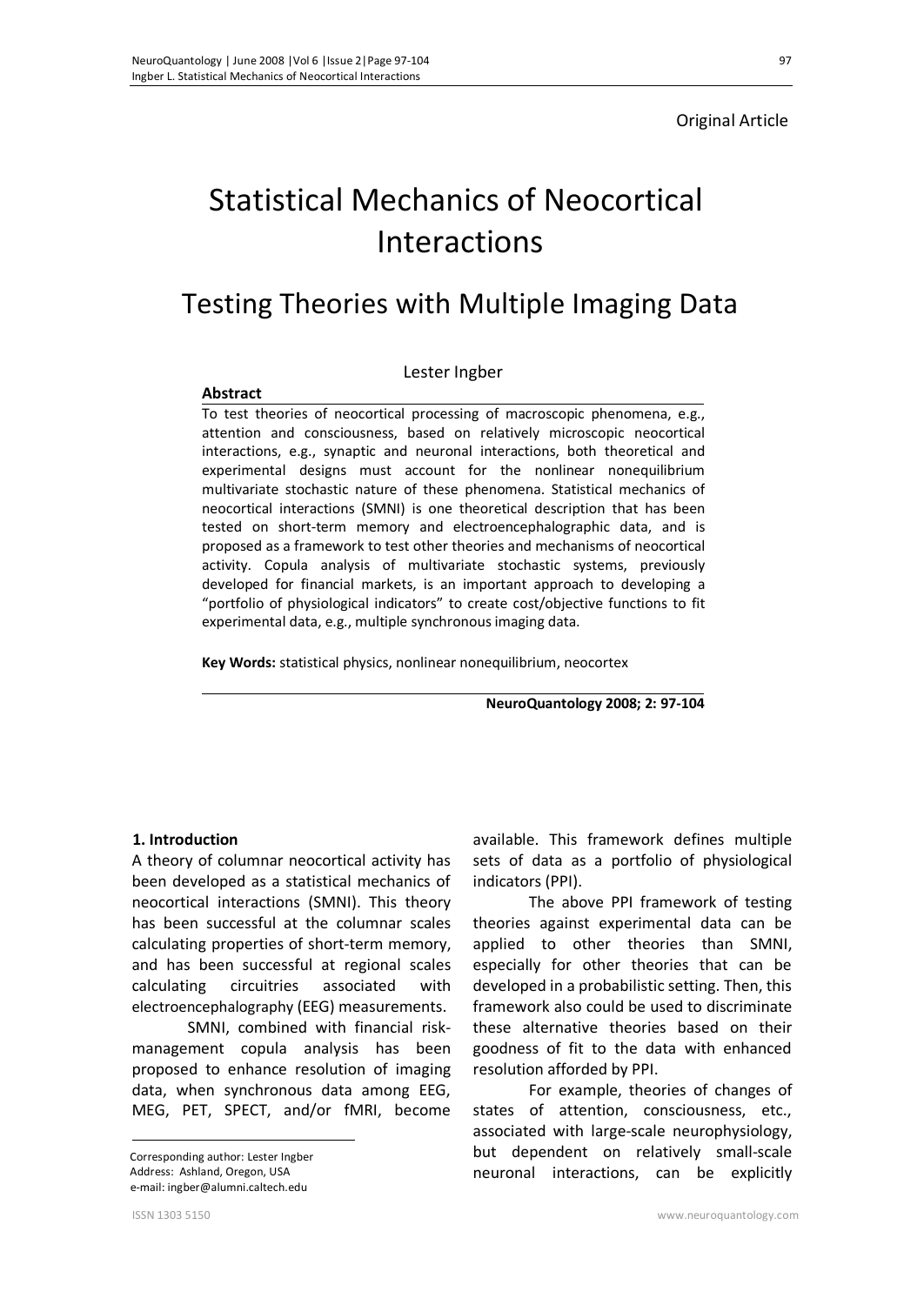included in the SMNI framework, to test the goodness of fit to data, to see if they achieve better explanations of data than other theories.

## **2. Statistical Mechanics of Neocortical Interactions (SMNI)**

As illustrated in Figure 1, SMNI builds from synaptic interactions to minicolumnar, macrocolumnar, and regional interactions in neocortex. Since 1981, a series of SMNI papers has been developed model columns and regions of neocortex, spanning mm to cm of tissue. Most of these papers have dealt explicitly with calculating properties of shortterm memory (STM) and scalp EEG in order to test the basic formulation of this approach (Ingber, 1983; Ingber, 1985; Ingber and Nunez, 1995).

Figure 1 illustrates the three biophysical scales of neocortical interactions developed by SMNI (Ingber, 1983). SMNI has developed appropriate conditional probability distributions at each level, aggregating up from the smallest levels of interactions. In (a\*) synaptic inter−neuronal interactions, averaged over by mesocolumns, are phenomenologically described by the mean and variance of a distribution Ψ. Similarly, in (a) intraneuronal transmissions are phenomenologically described by the mean and variance of Γ. Mesocolumnar averaged excitatory (*E*) and inhibitory (*I*) neuronal firings *M* are represented in (a'). In (b) the vertical organization of minicolumns is sketched together with their horizontal stratification, yielding a physiological entity, the mesocolumn. In (b') the overlap of interacting mesocolumns at locations *r* and *r*′ from times *t* and *t* +τ is sketched. In (c) macroscopic regions of neocortex are depicted as arising from many mesocolumnar domains. (c') sketches how regions may be coupled by long−ranged interactions.

# **2.1. Nonlinear Nonequilibrium Multivariate Statistical Mechanics**

Circa 1980, SMNI was the first physical system to use new methods of nonlinear, nonequilibrium, multivariate statistical mechanics to develop multiple scales of synaptic, neuronal, columnar and regional

neocortical activity (Ingber, 1981; Ingber, 1982; Ingber, 1983). This algebra was based on calculus originally developed for an approach to quantum gravity (DeWitt, 1957; Cheng, 1972; Graham, 1977; Dekker, 1979; Langouche *et al*, 1982). However, SMNI, e.g., which develops a path-integral approach for neocortical activity, is based on classical physics, albeit specific quantum interactions can be inserted if they can influence the scales of SMNI calculations. Instead of presenting math here, some description and references will suffice to convey the techniques.

# **2.2. Short-Term Memory (STM)**

SMNI studies have detailed that maximal numbers of attractors lie within the physical firing space of excitatory and inhibitory minicolumnar firings, consistent with experimentally observed capacities of auditory and visual STM, when a "centering" mechanism is enforced by shifting background noise in synaptic interactions, consistent with experimental observations under conditions of selective attention (Mountcastle *et al*, 1981; Ingber, 1984; Ingber, 1985; Ingber, 1994; Ingber and Nunez, 1995). This leads to all attractors of the shorttime distribution lying along a diagonal line in firing space, effectively defining a narrow parabolic trough containing these most likely firing states. This essentially collapses the 2 dimensional firing space down to a onedimensional space of most importance. Thus, the predominant physics of STM and of (short-fiber contribution to) EEG phenomena takes place in a narrow "parabolic trough" in firing space, roughly along a diagonal line (Ingber, 1984).

SMNI also calculates how STM patterns may be encoded by dynamic modification of synaptic parameters (within experimentally observed ranges) into longterm memory patterns (LTM) (Ingber, 1983).

SMNI has developed appropriate conditional probability distributions at several levels (Ingber, 1981; Ingber, 1982; Ingber, 1983). Synaptic inter-neuronal interactions are described by the mean and variance of distributions of intraneuronal quanta of chemical transmissions across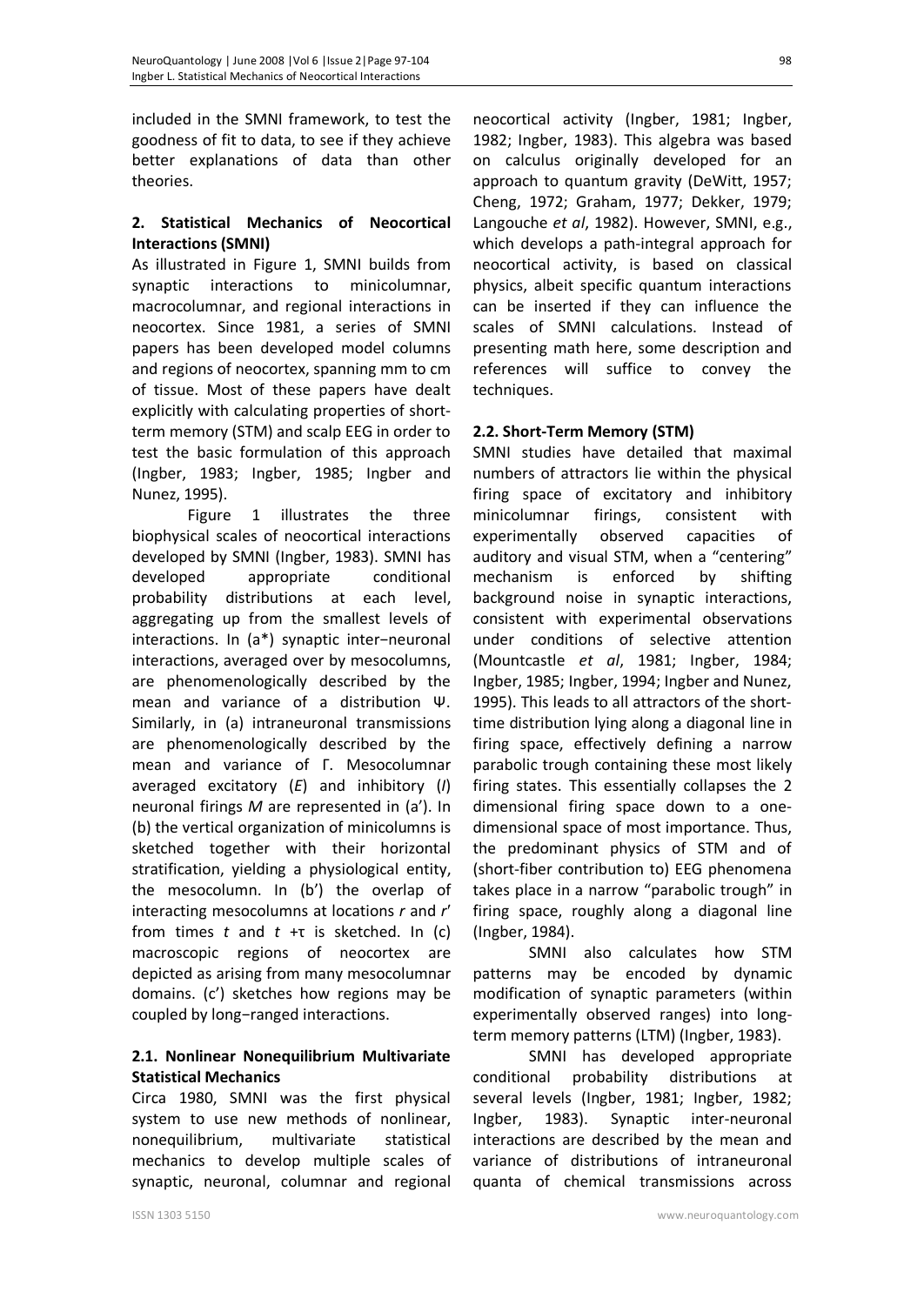synaptic gaps. Mesocolumnar averaged excitatory and inhibitory neuronal firings are developed, detailing convergence and divergence of minicolumnar and macrocolumnar interactions. Macroscopic regions of neocortex are developed from many mesocolumnar domains, and SMNI details how regions may be coupled by longranged interactions.

SMNI calculates stability and duration of auditory and visual STM (Ingber, 1982; Ingber, 1983; Ingber, 1984; Ingber, 1985; Ingber, 1994; Ingber and Nunez, 1995) as tenths of a second, with capacities of  $7±2$ (Miller, 1956; Ericsson and Chase, 1982) and

4±2 (Zhang and Simon, 1985) resp., with times of processing information via nonmyelinated fibers across minicolumns consistent with time delays associated with internal visual rotations of images. SMNI also explains the primacy versus recency rule of STM (Ingber, 1995), and Hick's law of linearity of reaction time with STM information (Hick, 1952; Jensen, 1987; Ingber, 1999). These time delays are within the same time scales as information processing across regions of cortex via myelinated fibers, thereby permitting synchrony of local and global information within this relatively coarse time resolution.



**Figure 1.** Illustrated are three biophysical scales of neocortical interactions: (a)−(a\*)−(a') microscopic neurons; (b)−(b') mesocolumnar domains; (c)−(c') macroscopic regions.

#### **2.2.1. SMNI Description of EEG**

Using the power of this formal structure, sets of EEG and evoked potential data from a separate NIH study, collected to investigate genetic predispositions to alcoholism, were fitted to an SMNI model on a lattice of regional electrodes to extract brain "signatures" of STM (Ingber, 1997; Ingber,

1998). Each electrode site was represented by an SMNI distribution of independent stochastic macrocolumnar-scaled excitatory and inhibitory variables, interconnected by long-ranged circuitry with delays appropriate to long-fiber communication in neocortex. The global optimization algorithm Adaptive Simulated Annealing (ASA) was used to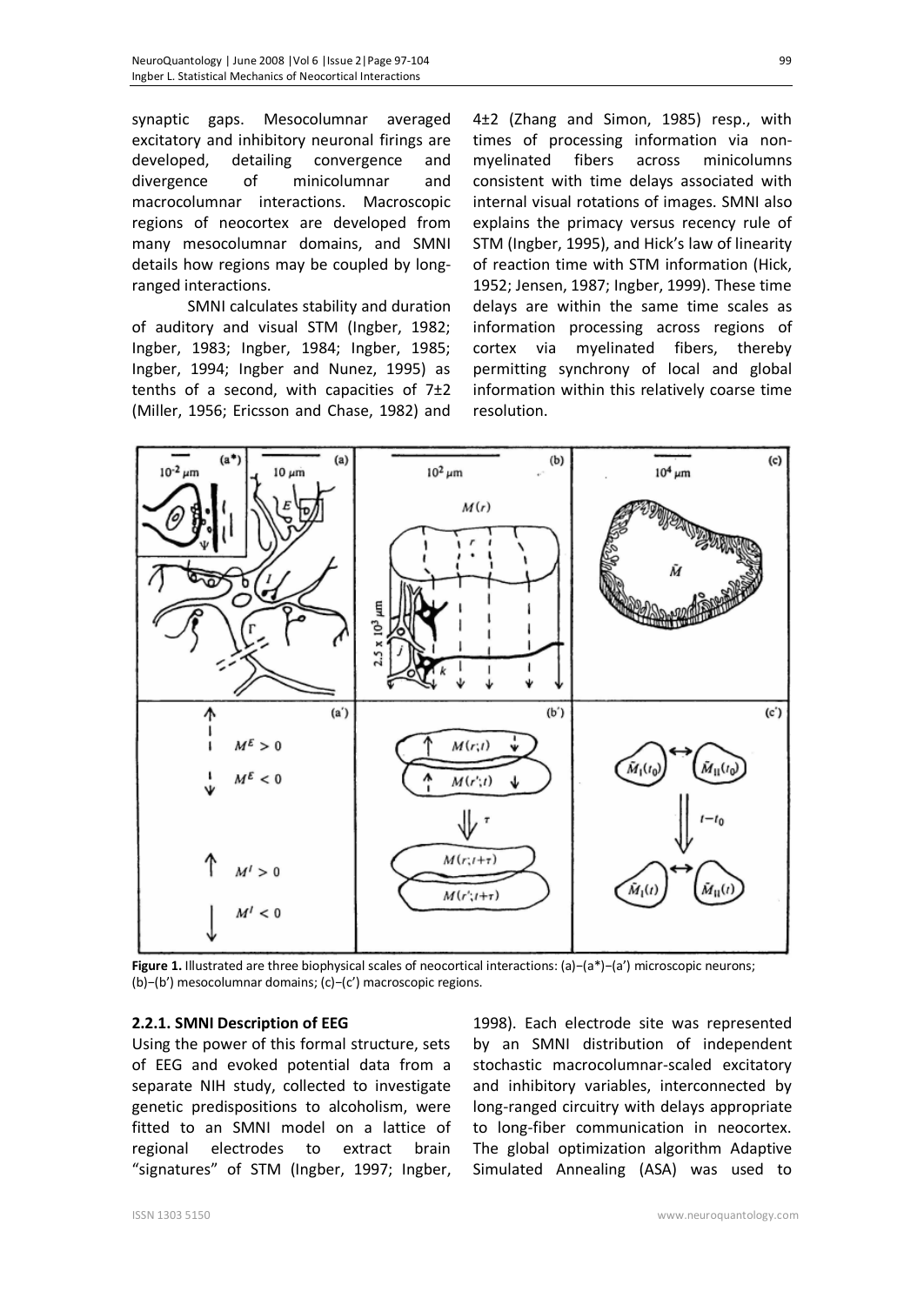perform maximum likelihood fits of Lagrangians defined by path integrals of multivariate conditional probabilities. Canonical momenta indicators (CMI) were thereby derived for individual's EEG data. The CMI give better signal recognition than the raw data, and were used to advantage as correlates of behavioral states. In-sample data was used for training (Ingber, 1997), and out-of-sample data was used for testing (Ingber, 1998) these fits.

A reasonable correlation thereby was made between SMNI and a large set of EEG data, enabling discrimination between subject groups, utilizing specific neuronal circuitry across regions within which processing of events was described by macrocolumar activity. These results gave strong quantitative support for an accurate intuitive picture, portraying neocortical interactions as having common algebraic physics mechanisms that scale across quite disparate spatial scales and functional or behavioral phenomena, i.e., describing interactions among neurons, columns of neurons, and regional masses of neurons.

Since the first SMNI papers, more experience has been gained with larger sets of variables, and it is possible to include laminar circuitry in SMNI. Better correlations can be expected when synchronous multiple imaging is performed (Ingber, 2006b). Similar calculations could be performed within any cortical region, e.g., a sensory or motor region.

### **3. Additional Physical Interactions**

Early SMNI papers noted that background noise of synaptic activity likely would wipe any traces of chaotic or quantum influences. Some detailed calculations on an approach to describe EEG using a chaotic Duffing oscillator, was shown to have no traces at in realistic neocortical activity (Ingber, Srinivasan and Nunez, 1996). No such calculations so far have been performed to test the influence of specific quantum interactions. The columnar scale of SMNI retains an audit trail back to columnaraveraged synaptic activity, and includes interactions and circuitries among shortranged non-myelinated neuronal fibers and

long-ranged myelinated fibers, so it is feasible to insert other specific mechanisms to test against data. The multi-scale SMNI model permits inclusion of explicit time-dependence and nonlinear interactions, without voiding its path-integral properties, which is extremely useful to test in detail intuitions of forces and momenta, CMI, evolving distributions, etc.

In order to apply the SMNI framework to testing theories of neocortical activity, all the computational algebraic modelling above, or some reasonable facsimile, and all the computational algorithms described below, or some reasonable facsimile, must be applied.

#### **4. Computational Algorithms**

Some powerful computational algorithms were developed to process this nonlinear stochastic calculus. It is important to stress that the use of these algorithms cannot be approached as a "black-box" statistical analysis of data, e.g., without regard to decisions on scales and tuning of parameters and functions to be developed and tested, and multiple sanity checks on intermediate as well as final results, are typically required.

### **4.1. Adaptive Simulated Annealing (ASA)**

Adaptive Simulated Annealing (ASA) (Ingber, 1993) is used to optimize parameters of systems and also to importance-sample variables. ASA is a C-language code developed to statistically find the best global fit of a nonlinear constrained non-convex cost-function over a *D*-dimensional space. This algorithm permits an annealing schedule for "temperature" *T* decreasing exponentially in annealing-time *k*, 1/*D*

$$
T = T_0 \exp(-ck^{1/D}).
$$

The introduction of re-annealing also permits adaptation to changing sensitivities in the multi-dimensional parameter-space. This annealing schedule is faster than fast Cauchy annealing, where  $T = T_o/k$ , and much faster than Boltzmann annealing, where  $T = T_{\text{o}}/$ In *k*. ASA has over 100 OPTIONS to provide robust tuning over many classes of nonlinear stochastic systems.

For example, ASA has ASA\_PARALLEL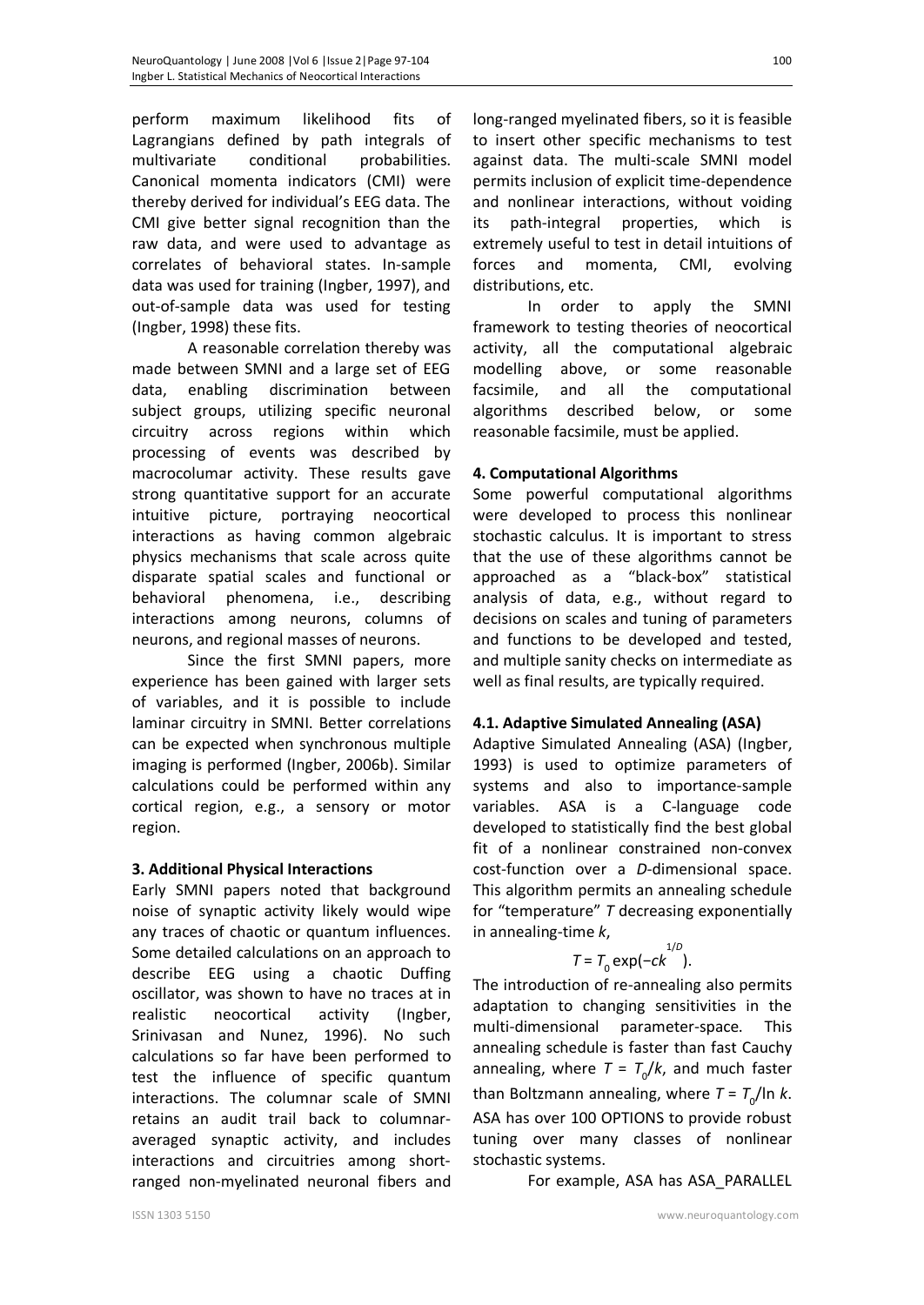OPTIONS, hooks to use ASA on parallel processors, which were first developed in 1994 when the author of this approach was PI of National Science Foundation grant, Parallelizing ASA and PATHINT Project (PAPP). For a score of years, these OPTIONS have been used by many researchers and companies, providing valuable feedback to the open-source ASA code.

#### **4.2. PATHINT and PATHTREE**

In some cases, it is desirable to develop a time evolution of a short-time conditional probability, e.g., of the kind fitted in this study to EEG data. Two useful algorithms have been developed and published by the author. PATHINT and PATHTREE have demonstrated their utility in statistical mechanical studies in finance, neuroscience, combat analyses, neuroscience, and other selected nonlinear multivariate systems (Ingber, Fujio and Wehner, 1991; Ingber and Nunez, 1995; Ingber, 2000). PATHTREE has been used extensively to price financial options (Ingber, Chen *et al*, 2001).

### **4.3. Trading in Risk Dimensions (TRD)**

There are often two kinds of errors committed in multivariate analyses: E1: Although the distributions of variables being considered are not Gaussian (or not tested to see how close they are to Gaussian), standard statistical calculations appropriate only to Gaussian distributions are employed. E2: Either correlations among the variables are ignored, or the mistakes committed in  $(E1)$  incorrectly assuming variables are Gaussian are compounded by calculating correlations as if all variables were Gaussian.

 The harm in committing errors E1 and E2 can be fatal  $-$  fatal to the analysis and/or fatal to people acting in good faith on the basis of these risk assessments. Risk is measured by tails of distributions. So, if the tails of some variables are much fatter or thinner than Gaussian, the risk in committing E1 can be quite terrible. Many times systems are pushed to and past desired levels of risk when several variables become highly correlated, leading to extreme dependence of the full system on the sensitivity of these variables. It is very important not to commit E2 errors.

A full real-time risk-managed trading system has been coded by the author using state of the art risk management algorithms, Trading in Risk Dimensions (TRD) (Ingber, 2005). TRD is based largely on previous work in several disciplines using a similar formulation of multivariate nonlinear nonequilibrium systems (Ingber, 2001c; Ingber, 2001d; Ingber, 2001b), using powerful numerical algorithms to fit models to data (Ingber, 2001a). A report which was a precursor to this project was formulated for a portfolio of options (Ingber, 2002).

In the context of this approach, the concepts of "portfolio" are considered to be extended to the total ensemble of of multiple regions of populations of data, each having sets of multiple variables. That is, although each region may have the same kinds of multiple variables, to create a generic system for the project, such variables in different regions are part of the full set of multivariate nonlinear stochastic variables across all regions. Once the full "portfolio" distribution is developed, various measures of cost or performance can be calculated, in addition to calculating various measure of risk/uncertainty of performance.

The concepts of trading-rule parameters can be extended to how to treat parameters that might be included in this work, e.g., to permit some top-level control of weights given to different members of ensembles, or parameters in models that affect their interactions, towards a desired outcome of projects.

#### **4.3.1. Gaussian Copula**

Gaussian copulas are developed in TRD (Ingber, 2005). Other copula distributions are possible, e.g., Student-t distributions (often touted as being more sensitive to fat-tailed distributions — here data is first adaptively fit to fat-tailed distributions prior to copula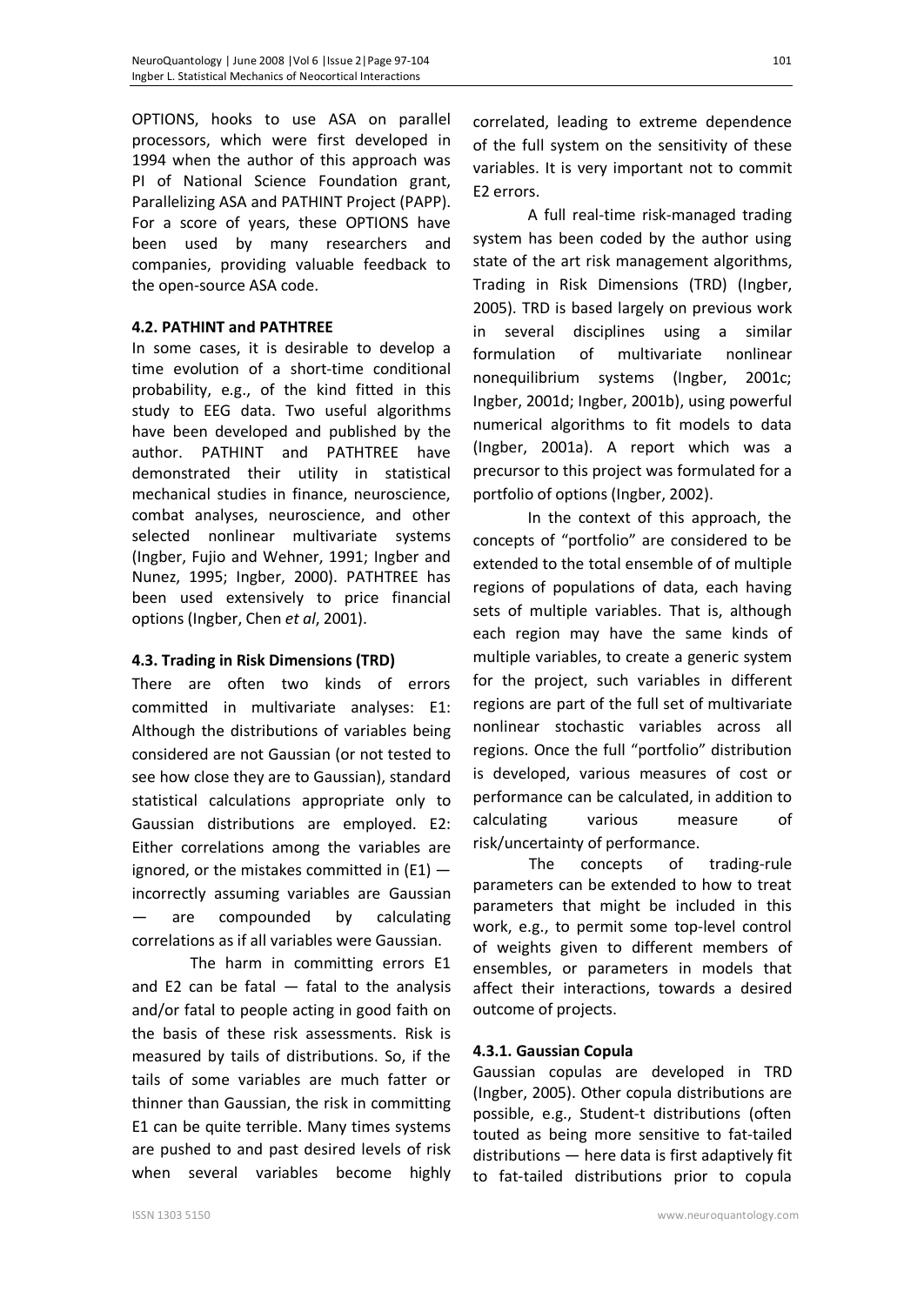transformations). These alternative distributions can be quite slow because inverse transformations typically are not as quick as for the present distribution. The copula-transformed multivariate distribution can be used to develop a cost function to fit theoretical models to experimental data, thereby establishing a framework for developing measures of performance of competing theoretical models of specific neocortical phenomena.

Copulas are cited as an important component of risk management not yet widely used by risk management practitioners (Blanco, 2005). Gaussian copulas are presently regarded as the Basel II standard for credit risk management (Horsewood, 2005). TRD permits fast as well as robust copula risk management in real time.

The copula approach can be extended to more general distributions than those considered here (Ibragimon, 2005). If there are not analytic or relatively standard math functions for the transformations (and/or inverse transformations described) here, then these transformations must be performed explicitly numerically in code such

as TRD.

### **4.3.2. Scales of Interaction**

Figure 2 illustrates the flow of algebra across multiple scales using the above computational techniques.

"Learning" takes place by presenting the MNN with data, and parametrizing the data in terms of the firings, or multivariate firings. The "weights," or coefficients of functions of firings appearing in the drifts and diffusions, are fit to incoming data, considering the joint "effective" Lagrangian (including the logarithm of the prefactor in the probability distribution) as a dynamic cost function. This program of fitting coefficients in Lagrangian uses methods of ASA.

"Prediction" takes advantage of a mathematically equivalent representation of the Lagrangian path−integral algorithm, i.e., a set of coupled Langevin rate−equations. A coarse deterministic estimate to "predict" the evolution can be applied using the most probable path, but PATHINT has been used. PATHINT, even when parallelized, typically can be too slow for "predicting" evolution of these systems. However, PATHTREE is much faster.



**Figure 2.** Scales of interactions among minicolumns are represented, within macrocolumns, across macrocolumns, and across regions of macrocolumns.

**4.4. Portfolio of Physiological Indicators (PPI)**  It is clear that the SMNI distributions also can be used to process different imaging data beyond EEG, e.g., also MEG, PET, SPECT, fMRI, etc., where each set of imaging data is used to fit its own set of parameterized SMNI distributions using a common regional circuitry. Different imaging techniques may

have different sensitivities to different synaptic and neuronal activities. For example, neural circuits perpendicular to the scalp give rise to most measurable EEG; neural circuits parallel to the scalp give rise to most measurable MEG. Then, portfolios of these imaging distributions can be developed to describe the total neuronal system, a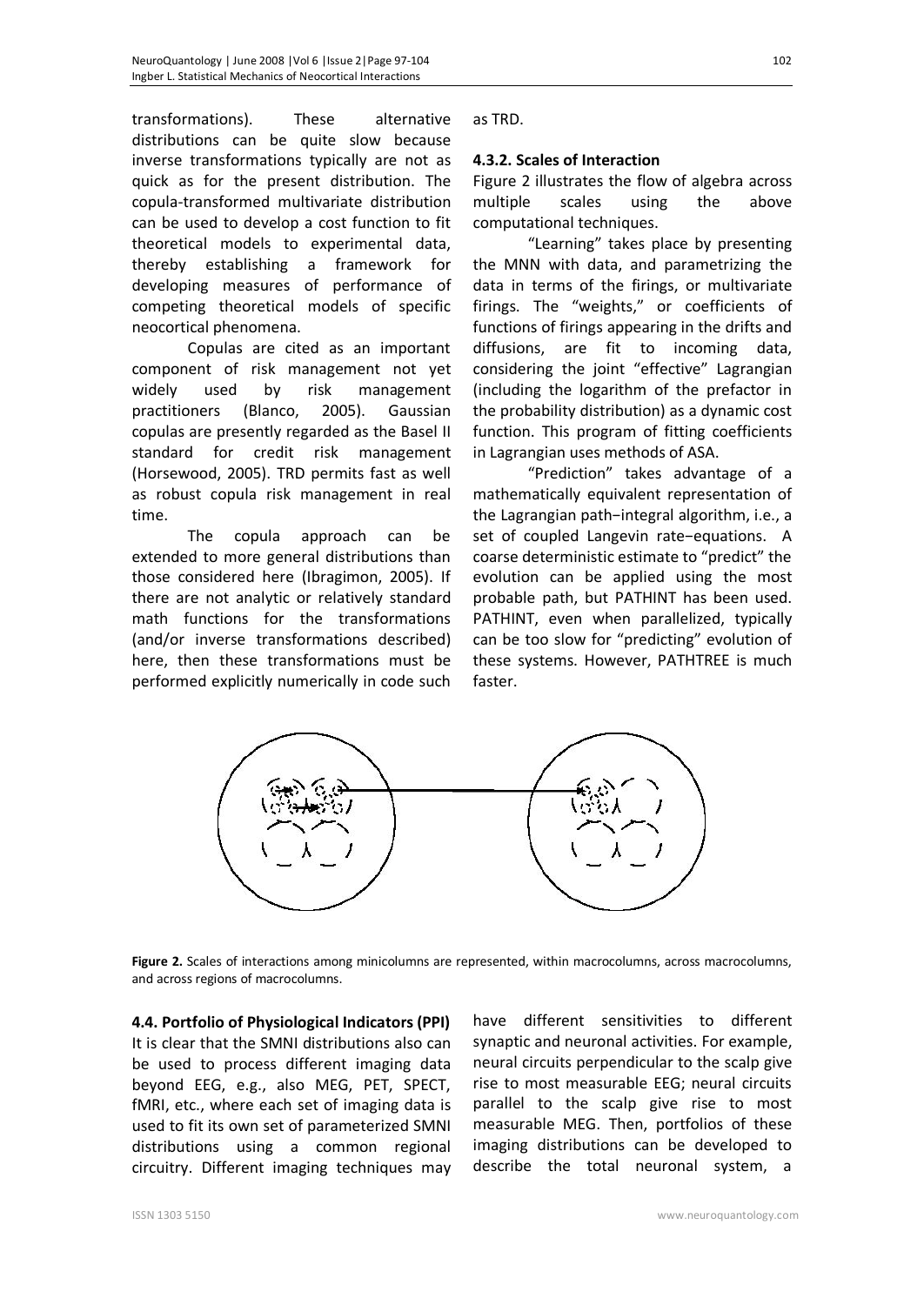portfolio of physiological indicators (PPI), e.g., akin to a portfolio of a basket of markets. For example, this could permit the uncertainties of measurements to be reduced by weighting the contributions of different data sets, etc. Overlaps of distributions corresponding to different subsets of data give numerical specificity to the values of these subsets.

It is to be expected that better resolution of behavioral events can be determined by joint distributions of different imaging data, rather than by treating each distribution separately. The PPI project awaits such multivariate synchronous data.

The TRD project illustrates how multiple non-Gaussian distributions can be developed for use as cost functions to fit data (Ingber, 2005). The generic concept of a portfolio has been extended to PPI (Ingber, 2006b), as well as to artificial intelligence, developing ideas by statistical mechanics (ISM) to calculate risk and uncertainty of generic "ideas" that arise in many systems (Ingber, 2006a; Ingber, 2007; Ingber, 2008). These generic applications demonstrate that many classes of phenomena may be included in this framework.

#### **5. Conclusion**

A framework is developed to test theories of neocortical processing of macroscopic phenomena based on relatively microscopic neocortical interactions. Both theoretical and

experimental designs must account for the nonlinear nonequilibrium multivariate stochastic nature of these phenomena. Statistical mechanics of neocortical interactions (SMNI) has been developed as such a framework, which has been tested on short-term memory and electroencephalographic data, and is proposed as a framework to test other theories and mechanisms of neocortical activity.

Several computational algorithms must be used for such models, including methods of global optimization and sampling, and time evolution of probability distributions. Copula analysis of multivariate stochastic systems, previously developed for financial markets, is another important computational tool used to develop cost/objective functions suitable for fitting and testing theoretical models against experimental data.

The inherent nonlinearity of these theoretical and experimental aspects of neocortical processing make it unlikely that this approach to test theories might introduce any "circular" logic of confounding fitted resolutions of theoretical and experimental paradigms. For example, a maximum likelihood optimization of fitting probability models to imaging data is used to find measures of fit to data, which can help discern among competing theories.

#### **References**

- Blanco C. Financial Risk Management: Beyond Normality, Volatility and Correlations. Waltham, MA: FEN; 2005.
- Cheng KS. Quantization of a general dynamical system by Feynman's path integration formulation. J. Math. Phys. 1972; 13:1723-1726.
- Dekker H. Functional integration and the Onsager-Machlup Lagrangian for continuous Markov processes in Riemannian geometries. Phys Rev A 1979; 19:2102-2111.
- DeWitt BS. Dynamical theory in curved spaces. I. A review of the classical and quantum action principles. Rev Mod Phys 1957; 29:377-397.

Ericsson KA and Chase WG. Exceptional memory. Am.

Sci. 1982; 70:607-615.

- Graham R. Covariant formulation of non-equilibrium statistical thermodynamics. Z Physik 1977; B26:397-405.
- Hick W. On the rate of gains of information. Quarterly J Exper Psychology 1952; 34:1-33.
- Horsewood, R. Credit Correlation: Maths of All Angles. Waltham, MA: FEN; 2005.
- Ibragimon, R. Copula-based dependence characterizations and modeling for time series. Cambridge, MA: Harvard Inst Econ Res; 2005. Report No. 2094.
- Ingber L. Towards a unified brain theory. J. Social Biol. Struct. 1981; 4:211-224.